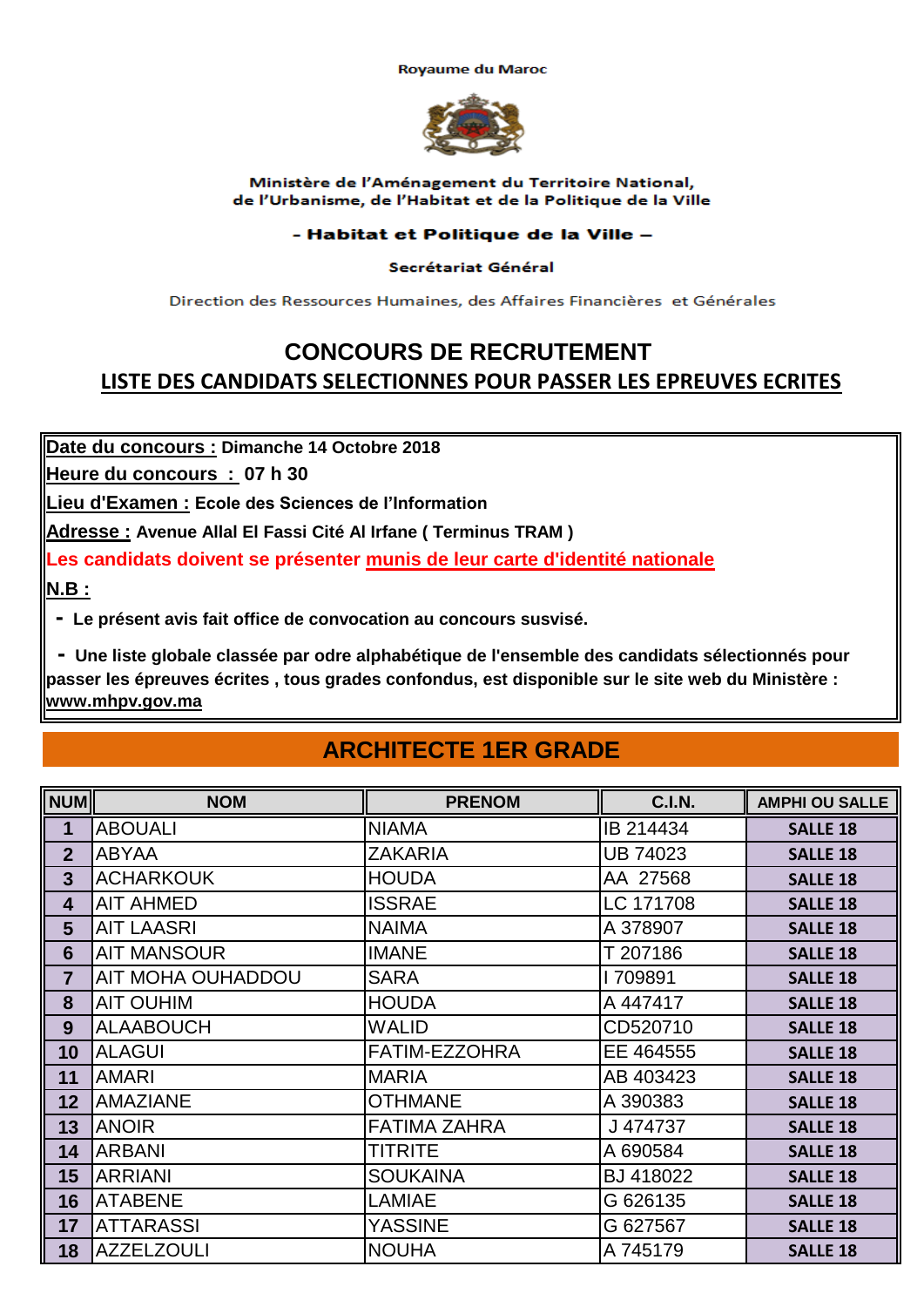| 19              | <b>BARGACH</b>          | <b>OMAR</b>     | K480202   | <b>SALLE 18</b> |
|-----------------|-------------------------|-----------------|-----------|-----------------|
| 20              | <b>BEN BRAHIM</b>       | <b>MOUNIA</b>   | H492939   | <b>SALLE 18</b> |
| 21              | <b>BENABDALLAH</b>      | <b>LEILA</b>    | K410455   | <b>SALLE 18</b> |
| 22              | <b>BENCHEKROUN</b>      | <b>SOPHIA</b>   | A 692449  | <b>SALLE 18</b> |
| 23              | <b>BENMASBAHI</b>       | <b>IMANE</b>    | TA 131801 | <b>SALLE 18</b> |
| 24              | <b>BENNANI</b>          | <b>NAJOUA</b>   | AE 160283 | <b>SALLE 18</b> |
| 25              | <b>BENNANI</b>          | <b>HAJAR</b>    | AA 50697  | <b>SALLE 18</b> |
| 26              | <b>BENSAID</b>          | <b>MARWA</b>    | AE 30953  | <b>SALLE 18</b> |
| 27              | <b>BENSALAH</b>         | <b>IMANE</b>    | G 619655  | <b>SALLE 18</b> |
| 28              | <b>BERKOUKT</b>         | <b>ILHAME</b>   | U 179640  | <b>SALLE 18</b> |
| 29              | <b>BLAOUALI</b>         | <b>SARA</b>     | Q 304374  | <b>SALLE 18</b> |
| 30              | <b>BOUKHLET</b>         | <b>SAMAH</b>    | AD 188767 | <b>SALLE 18</b> |
| 31              | <b>BRIK</b>             | <b>MANAL</b>    | AA 35367  | <b>SALLE 18</b> |
| 32              | <b>CHAHBOUN</b>         | <b>NASSIMA</b>  | Z 490476  | <b>SALLE 18</b> |
| 33              | <b>CHAKIR</b>           | <b>FADWA</b>    | BK 381325 | <b>SALLE 18</b> |
| 34              | <b>CHAKLY</b>           | <b>MARIAME</b>  | J463623   | <b>SALLE 18</b> |
| 35 <sub>5</sub> | CHEIKH-YOUSSEF          | <b>TAREK</b>    | BE 778109 | <b>SALLE 18</b> |
| 36              | <b>EL ABDI</b>          | <b>RIM</b>      | A 741901  | <b>SALLE 19</b> |
| 37 <sup>2</sup> | <b>EL ABIAD</b>         | <b>MANAR</b>    | CD 621745 | <b>SALLE 19</b> |
| 38              | <b>EL GOUADI</b>        | <b>NADA</b>     | AD 225781 | <b>SALLE 19</b> |
| 39              | <b>EL HAOUA</b>         | <b>OUMAIMA</b>  | EE480865  | <b>SALLE 19</b> |
| 40              | <b>EL OUASSINI</b>      | <b>SOUKAINA</b> | L 540153  | <b>SALLE 19</b> |
| 41              | <b>ESSAID EL FEYDI</b>  | <b>IMANE</b>    | JB 441000 | <b>SALLE 19</b> |
| 42              | EZ-ZAHI                 | LAILA           | GJ 18762  | <b>SALLE 19</b> |
| 43              | <b>FARDI</b>            | <b>HAMZA</b>    | W 336753  | <b>SALLE 19</b> |
| 44              | <b>GUERMOUD</b>         | <b>SAMAH</b>    | QA 159729 | <b>SALLE 19</b> |
| 45              | <b>HACHAMI</b>          | <b>ZAINEB</b>   | D 998121  | <b>SALLE 19</b> |
| 46              | <b>HADRANY</b>          | <b>HOUDA</b>    | BK 614697 | <b>SALLE 19</b> |
| 47              | <b>HAFID</b>            | <b>OMAIMA</b>   | A 446211  | <b>SALLE 19</b> |
| 48              | <b>HAJAR</b>            | <b>NIZAR</b>    | A 693292  | <b>SALLE 19</b> |
| 49              | <b>HANINE</b>           | <b>IMANE</b>    | A 744418  | <b>SALLE 19</b> |
| 50              | <b>HAOUDI</b>           | <b>SALMA</b>    | A 694653  | <b>SALLE 19</b> |
| 51              | <b>HILALI</b>           | <b>NIHAL</b>    | A 399220  | <b>SALLE 19</b> |
| 52              | <b>JNIOUI</b>           | <b>SAMAH</b>    | L 528862  | <b>SALLE 20</b> |
| 53              | <b>KARKORI</b>          | <b>YASMINE</b>  | R 348945  | <b>SALLE 20</b> |
| 54              | <b>KATAI</b>            | <b>RANIA</b>    | W 383602  | <b>SALLE 20</b> |
| 55              | <b>KHYARI</b>           | <b>MARIA</b>    | P 299009  | <b>SALLE 20</b> |
| 56              | <b>LAARIF</b>           | <b>FADOUA</b>   | K492422   | <b>SALLE 20</b> |
| 57              | <b>LABOUDI</b>          | <b>SANAE</b>    | D 545378  | <b>SALLE 20</b> |
| 58              | <b>LAHFIDI</b>          | <b>YAMINE</b>   | AE86895   | <b>SALLE 20</b> |
| 59              | <b>LAKFIFI</b>          | <b>ASMAA</b>    | X 337573  | <b>SALLE 20</b> |
| 60              | <b>LAROUSSI BACHIRI</b> | <b>MANAL</b>    | J474861   | <b>SALLE 20</b> |
| 61              | <b>MABROUK</b>          | <b>KAOUTAR</b>  | N 346524  | <b>SALLE 20</b> |
| 62              | <b>MALKI</b>            | <b>BOUTAYNA</b> | BK 278409 | <b>SALLE 20</b> |
| 63              | <b>MAOUNI</b>           | YAZID           | LE 17403  | <b>SALLE 20</b> |
| 64              | <b>MARBOUH</b>          | <b>CHAYMAE</b>  | CD 507615 | <b>SALLE 20</b> |
| 65              | <b>MARS</b>             | <b>WIAM</b>     | L 514843  | <b>SALLE 20</b> |
| 66              | <b>MELIANI</b>          | <b>SOUKAINA</b> | CD 377372 | <b>SALLE 20</b> |
| 67              | <b>MORRO</b>            | <b>HAFSA</b>    | EE 557778 | <b>SALLE 20</b> |